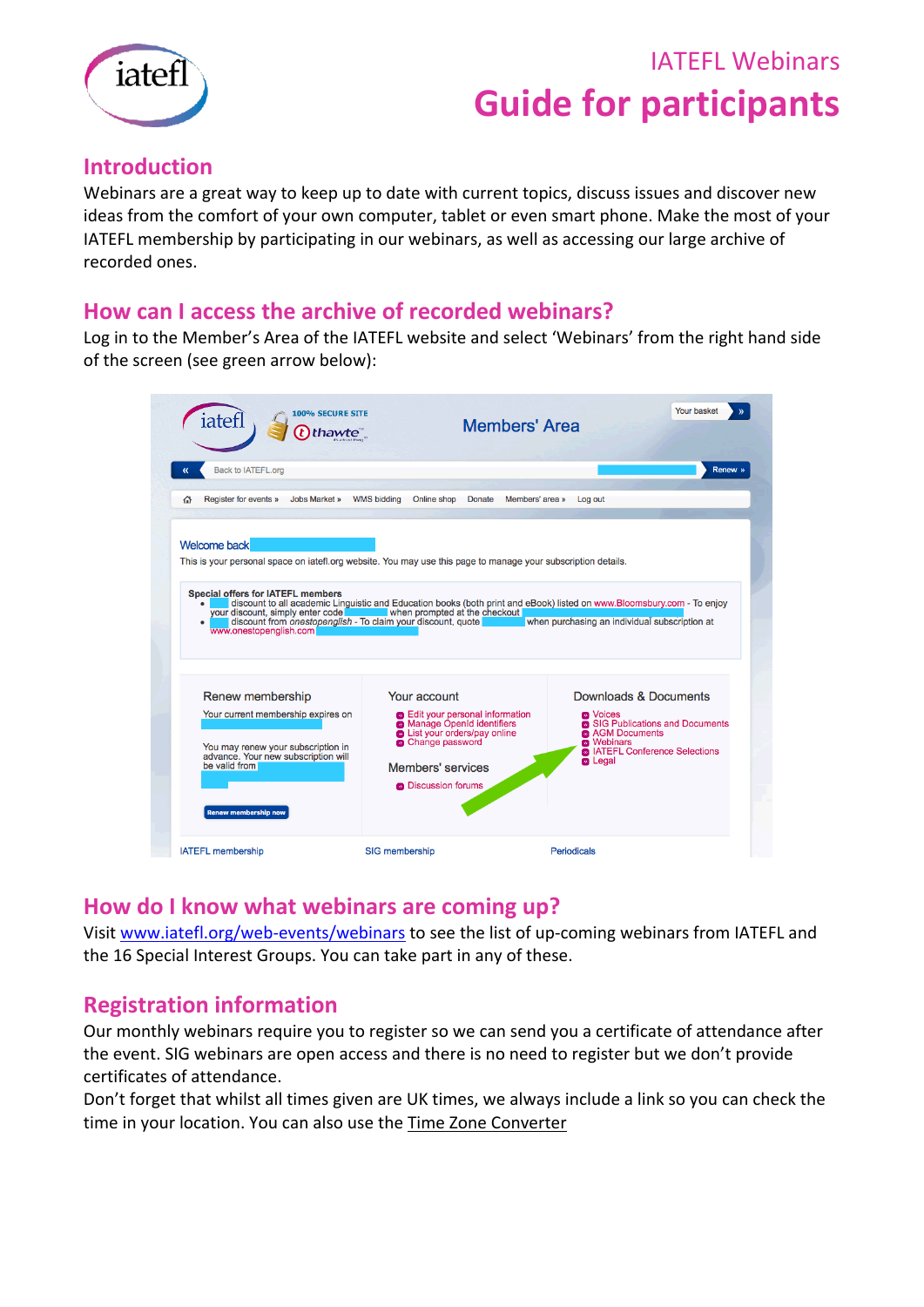### IATEFL Webinars



# **Guide for participants**

### **Monthly webinars**

Select the blue 'Register now' button.

- Complete the information to be emailed a confirmation email which will include the specific link for the webinar room to use on the day of the webinar.
- The next job is to make sure your computer, tablet or smart phone is set up to use Adobe Connect. You can do this by clicking on the following link and running a test: [https://iatefl.adobeconnect.com/common/help/en/support/meeting\\_test.htm](https://iatefl.adobeconnect.com/common/help/en/support/meeting_test.htm)
- For tablets and smart phones you may be required to download the Adobe Connect app free of charge for your Apple iOS or Android device.
- On the day of the webinar, just click on the link in the email a few minutes before the webinar start time to make sure everything is working correctly for you, and to ensure your place as the number of attendees is limited. **Please note:** don't try to log in more than 30 minutes before the start of the event as you will be unable to enter.
- If the webinar room does not open in your browser, check that it has not opened in a separate window.
- Please note that by attending a webinar you consent to the recording being put into the public domain. The recording may include and questions, comments, chat or poll responses provided by participants during the live event.

### **SIG webinars**

You don't need to register for our SIG webinars, just use the link provided on the [webinar page](http://www.iatefl.org/web-events/webinars) at the correct time and date for the webinar to join in. Please note, we do not provide certificates of attendance for our SIG webinars.

- On the day of the webinar, click on the link a few minutes before the webinar start time to make sure everything is working correctly for you, and to ensure your place as the number of attendees is limited. **Please note:** don't try to log in more than 30 minutes before the start of the event as you will be unable to enter.
- Select 'Enter room'and type in your name as you want others to see it.
- If the webinar room does not open in your browser, check that it has not opened in a separate window.
- Please note that by attending a webinar you consent to the recording being put into the public domain. The recording may include and questions, comments, chat or poll responses provided by participants during the live event.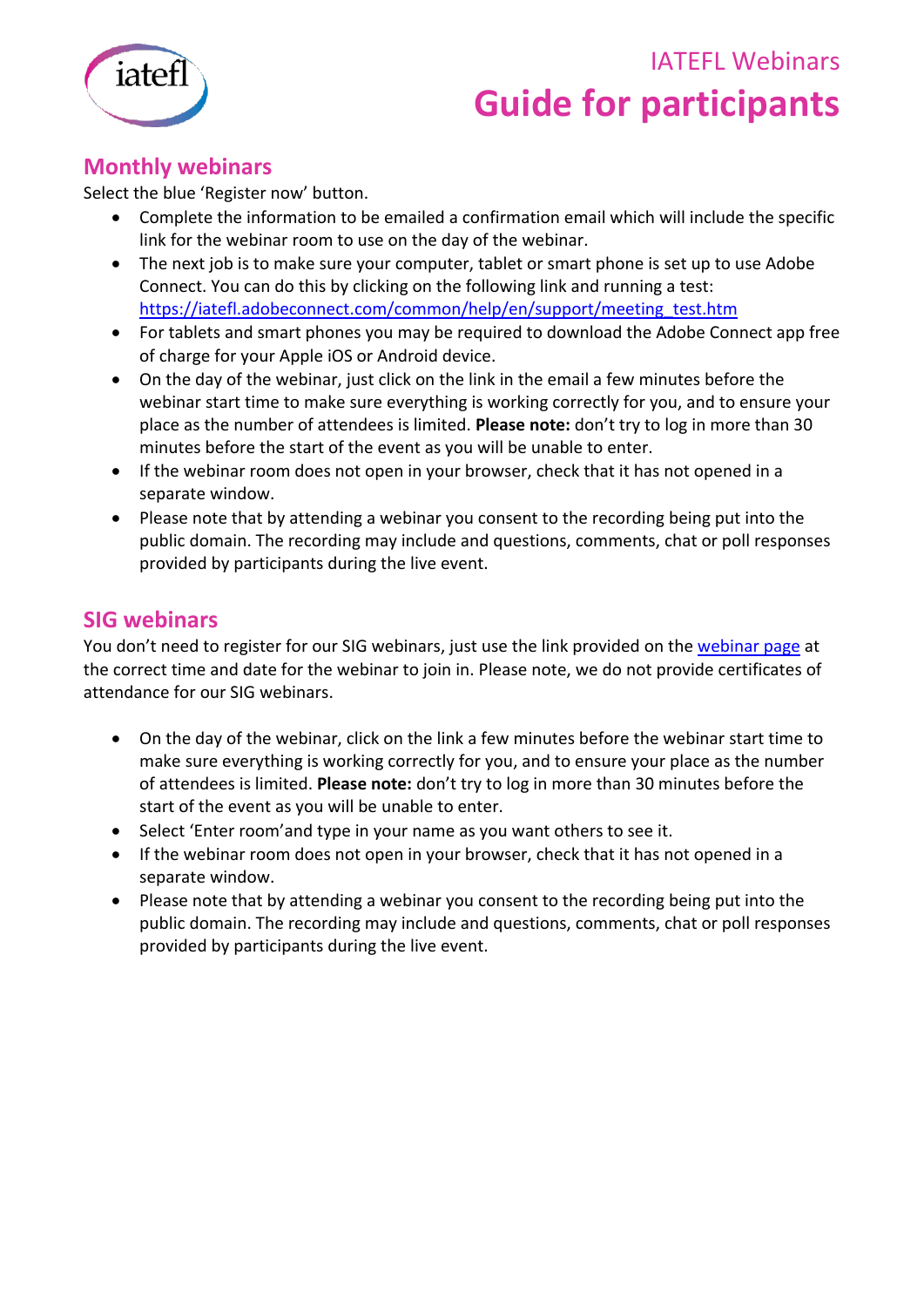

### IATEFL Webinars **Guide for participants**

### **Navigating the IATEFL Adobe Connect platform**



### **Audio controls**



You can switch the sound on and off, as well as adjusting the volume by selecting the speaker icon as shown above.

On the day of your presentation we recommend running the "audio set up wizard" which helps to compensate for any background noise in your location.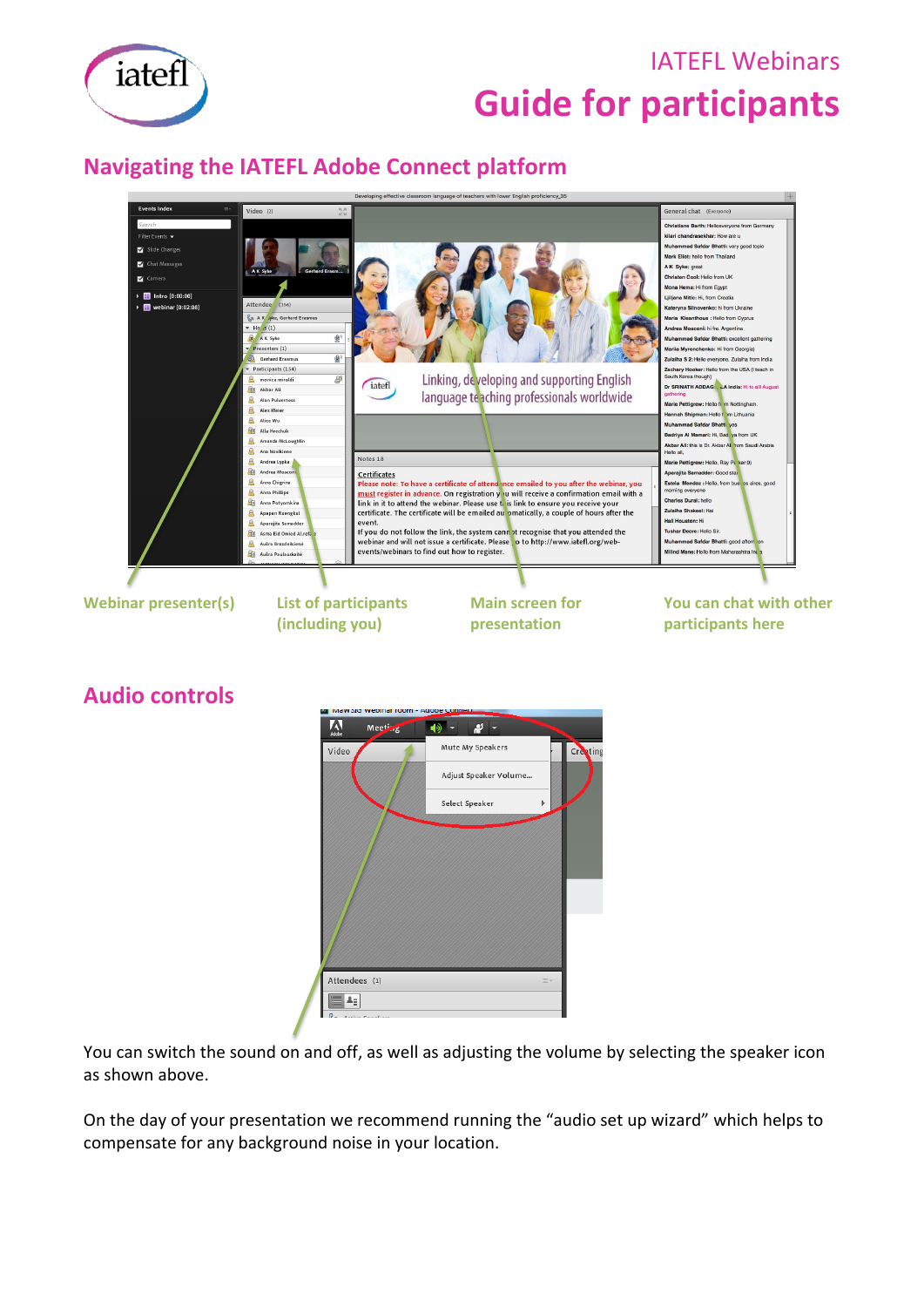

### IATEFL Webinars **Guide for participants**



In the Adobe room, go to "**Meeting > Audio set up wizard"** and follow the steps. Click "**Finish"**  when completed.

### **Editing your info**

You can also edit your name so that other participant can see, for example, which country you are based in e.g. George Clooney (USA). To do this select the top right button in the 'Attendees' window and select 'Edit my info'.

| Attendees (1)                        |                         |
|--------------------------------------|-------------------------|
| ×<br>ĿΞ<br><b>ไล</b> Active Speakers | Hide<br>Maximize        |
| Hosts(1)                             | Edit My Info            |
| Avrinder Sidhu                       | ✔ Show Active Speakers  |
| Presenters (0)                       | <b>Change View</b>      |
| Participants (0)                     |                         |
|                                      | Attendee Options        |
|                                      | Change Role             |
|                                      | Remove Selected User    |
|                                      | Clear Everyone's Status |
| Chat (Everyone)                      | Preferences             |
|                                      | Help                    |

Watch a short video on how to do this here:<https://youtu.be/SZnPXN969FE>